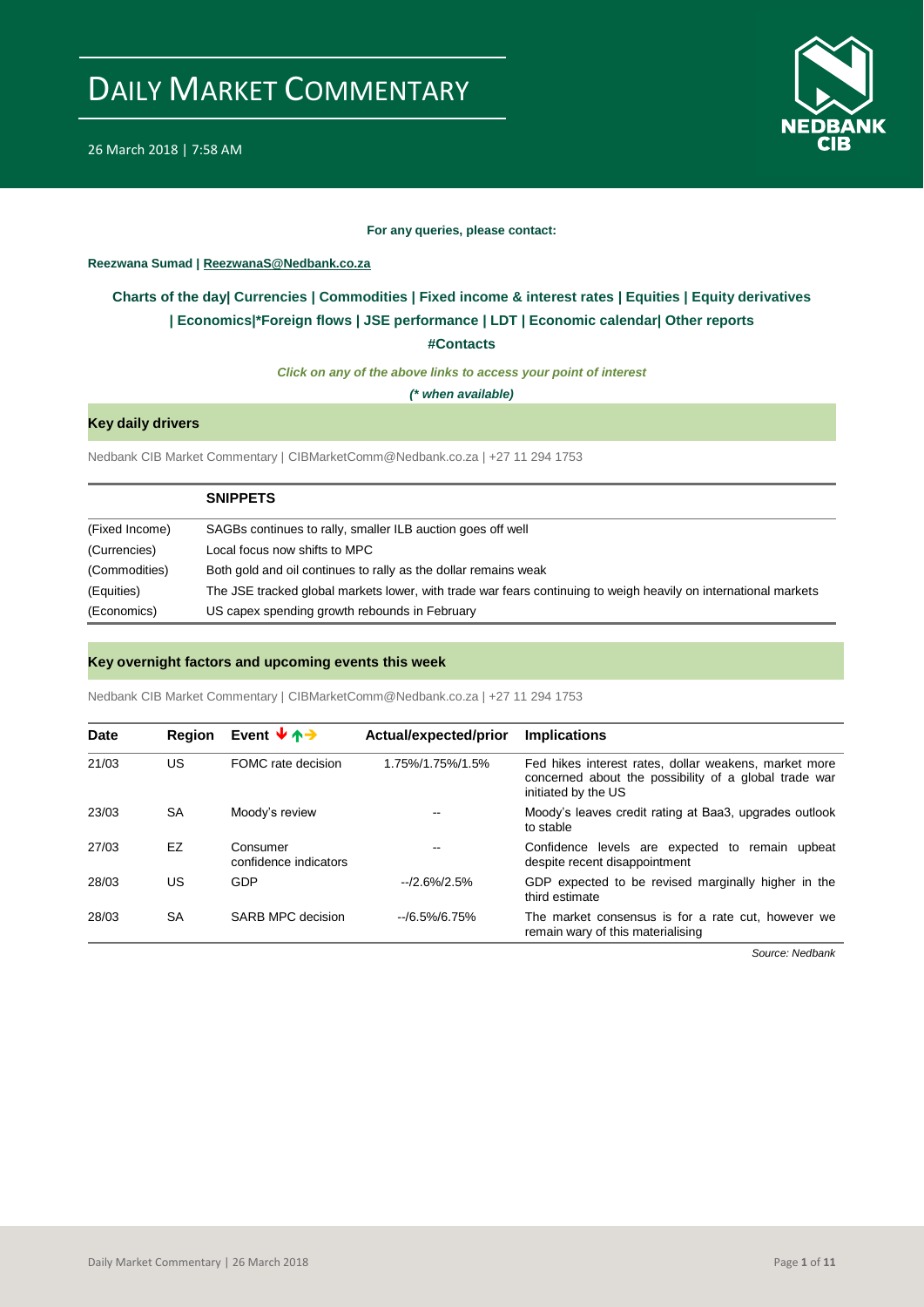

## <span id="page-1-0"></span>**Fixed income and interest rates [back to top](#page-0-0) back to top**

Bond flow sales |+2711 535 4021 | Corporate Money Markets | +2711 535 4007 | Business Bank Money Markets | +2711 535 4006

|                                 |            | $\Lambda$      | $\Lambda$        | Δ          | $\Lambda$ | <b>MTD</b> trend |
|---------------------------------|------------|----------------|------------------|------------|-----------|------------------|
| <b>Bonds</b>                    | Last price | 1 <sub>d</sub> | <b>MTD</b>       | <b>YTD</b> | 12Month   |                  |
|                                 | %          | bps            | bps              | bps        | bps       |                  |
| R204-0.7 yrs                    | 6.48       | $-1.70$        | $-8.80$          | $-58.70$   | $-90.10$  | ⊕                |
| R208-3 yrs                      | 6.86       | $-9.00$        | $-17.90$         | $-69.70$   | $-70.10$  | ⊕                |
| R186-8.7 yrs                    | 7.98       | $-0.05$        | $-14.25$         | $-60.75$   | $-37.75$  | ⊕                |
| R2048-29.9 yrs                  | 8.72       | $-14.65$       | $-34.55$         | $-99.65$   | $-49.15$  | ⊕                |
| <b>US 10 yr</b>                 | 2.83       | 2.01           | $-2.78$          | 42.82      | 42.13     | ⊕                |
| <b>UK 10 yr</b>                 | 1.45       | 0.50           | $-5.60$          | 25.50      | 21.60     | ⊕                |
| German 10 yr                    | 0.53       | $-0.20$        | $-12.90$         | 10.00      | 9.60      | ⊕                |
| Japan 10 yr                     | 0.03       | 0.10           | $-2.80$          | $-2.30$    | $-4.00$   | ⊕                |
|                                 |            | Δ              | Δ                | Δ          | Δ         | <b>MTD</b> trend |
| <b>Money Market</b>             | Last price | 1 <sub>d</sub> | <b>MTD</b>       | <b>YTD</b> | 12Month   |                  |
|                                 | %          | bps            | bps              | bps        | bps       |                  |
| SA repo rate                    | 6.75       | 0.00           | 0.00             | 0.00       | $-25.00$  | ⇛                |
| SA prime rate                   | 10.25      | 0.00           | 0.00             | 0.00       | $-25.00$  |                  |
| SA CPI (MTD = previous month)   | 4.00       |                | $-40.00$         |            |           | ⊕                |
| SA 3m JIBAR                     | 7.13       | 0.00           | 0.00             | $-3.30$    | $-20.80$  |                  |
| SA 3m NCD                       | 7.13       | $-2.50$        | $-1.25$          | $-2.50$    | $-17.50$  | ⊕                |
| SA 6m NCD                       | 7.55       | 2.50           | $-2.50$          | $-5.00$    | $-32.50$  | ⊕                |
| SA 12m NCD                      | 7.83       | $-2.50$        | $-10.00$         | $-7.50$    | $-45.00$  | ⊕                |
| US 3m LIBOR                     | 2.29       | 0.60           | 27.44            | 59.73      | 113.87    | ⇑                |
| UK 3m LIBOR                     | 0.66       | 0.54           | 7.53             | 13.58      | 31.40     | ⇑                |
| Japan 3m LIBOR                  | $-0.04$    | 0.17           | 1.78             | $-1.82$    | $-8.38$   | 合                |
| Source: Bloomberg & Nedbank CIB | Time       |                | 2018/03/26 07:55 |            |           |                  |

|                                  |            | Δ              | Δ          | Δ          | Δ        | <b>MTD</b> trend |
|----------------------------------|------------|----------------|------------|------------|----------|------------------|
| <b>FRAs and Swaps</b>            | Last price | 1 <sub>d</sub> | <b>MTD</b> | <b>YTD</b> | 12Month  |                  |
|                                  | %          | bps            | bps        | bps        | bps      |                  |
| 3X6 FRA                          | 6.82       | 0.00           | $-11.00$   | $-7.00$    | $-50.00$ | ⊕                |
| 6X9 FRA                          | 6.86       | 0.00           | 4.00       | 3.00       | 4.00     | 企                |
| 9X12 FRA                         | 6.64       | $-1.00$        | $-16.00$   | $-15.00$   | $-65.00$ | ⊕                |
| 18X21 FRA                        | 6.74       | $-2.00$        | $-16.00$   | $-24.00$   | $-58.00$ | ⊕                |
| SA 2yr Swap                      | 6.79       | 0.61           | $-11.99$   | $-14.57$   | $-52.69$ | ⊕                |
| SA 3yr Swap                      | 6.88       | 2.11           | $-11.59$   | $-17.39$   | $-50.99$ | ⊕                |
| SA 5yr Swap                      | 7.04       | $-4.50$        | $-18.00$   | $-29.00$   | $-58.00$ | ⊕                |
| SA 10yr Swap                     | 7.54       | $-5.00$        | $-18.00$   | $-39.00$   | $-53.50$ | ⊕                |
| SA 15yr Swap                     | 7.78       | $-7.30$        | $-19.00$   | $-38.50$   | $-46.00$ | ⊕                |
|                                  |            | Δ              | Δ          | Δ          | Δ        | <b>MTD</b> trend |
| <b>Spreads</b>                   | Last price | 1 <sub>d</sub> | <b>MTD</b> | <b>YTD</b> | 12Month  |                  |
|                                  | %          | bps            | bps        | bps        | bps      |                  |
| 2v10y                            | $-0.75$    | 5.61           | 6.01       | 24.43      | 0.81     | 企                |
| 3v10v                            | $-0.66$    | 7.11           | 6.41       | 21.61      | 2.51     | ⇑                |
| R186-R204                        | 1.51       | 1.65           | $-5.45$    | $-2.05$    | 52.35    | ⊕                |
| R2048-R186                       | 0.74       | $-14.60$       | $-20.30$   | $-38.90$   | $-11.40$ | ⊕                |
|                                  |            |                |            |            |          |                  |
|                                  | $-0.94$    | $-4.45$        | $-3.75$    | 31.75      | $-20.25$ | ⊕                |
|                                  | $-0.45$    | $-4.95$        | $-3.75$    | 21.75      | $-15.75$ | ⊕                |
| 5y-R186<br>10y-R186<br>15y-R186  | $-0.21$    | $-7.25$        | $-4.75$    | 22.25      | $-8.25$  | ⊕                |
| SA 5yr CDS spread - basis points | 164.11     | $-0.55$        | 18.90      | 7.17       | $-26.90$ | 合                |

## **US 10 year yield**

## **SA 10 year yield**



*Source: Bloomberg, Nedbank*

*Source: Bloomberg, Nedbank*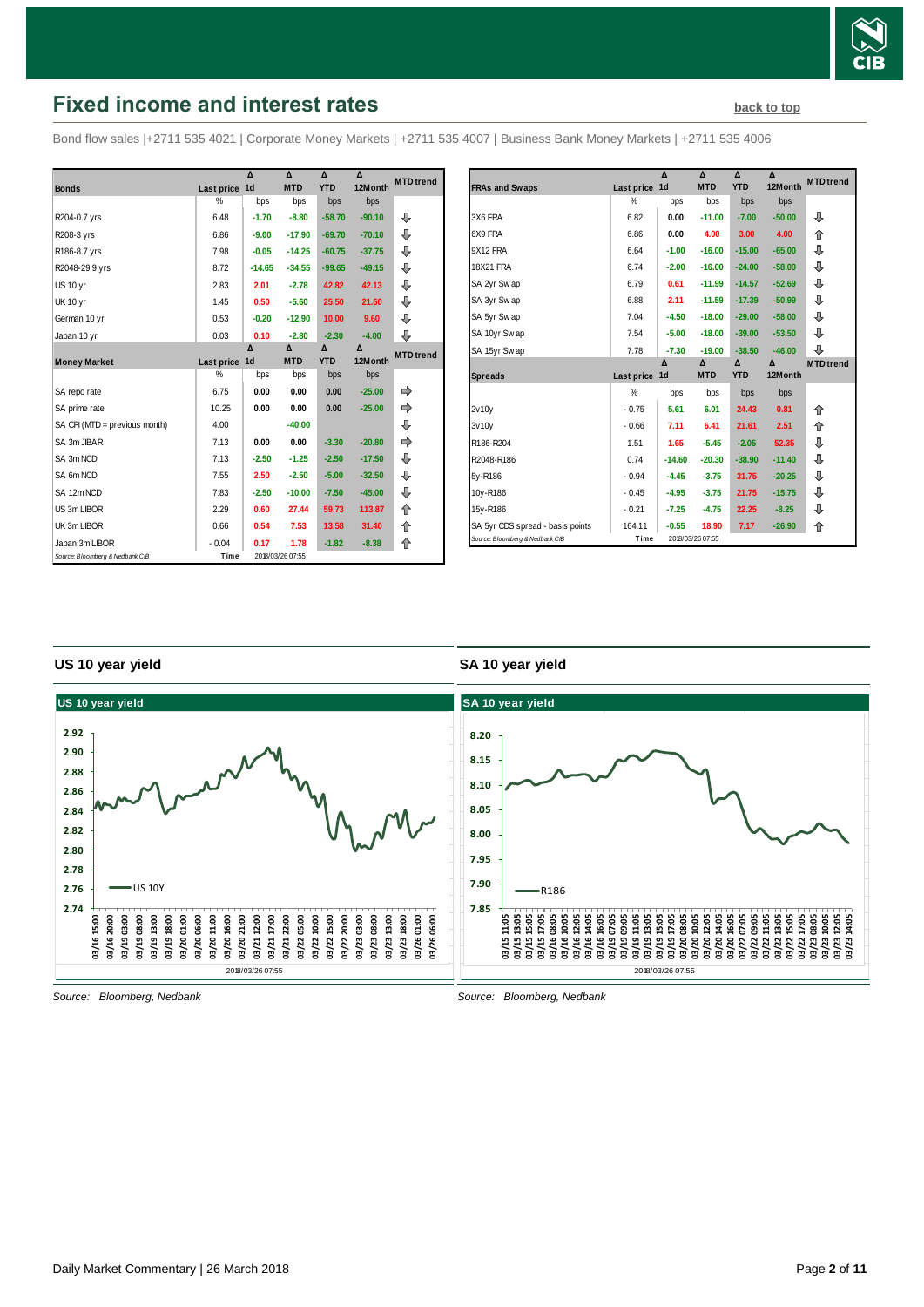

## <span id="page-2-0"></span>**Currencies [back to top](#page-0-0)**

Business Banking FX | +27 11 535 4003 | Corporate FX | +2711 535 4002 | Institutional FX | +2711 535 4005

- On Friday the market opened with the rand trading at 11.8500, all eyes on the outcome of the Moody's review, which would be announced post the time of the local close, although the price action was cautious, overall the tone for the rand was better and by the time of the local close the local unit was trading at 11.7575.
- The news was good, and the rand has managed to post additional gains, although these have thus far been limited, this morning it has traded to a best level of 11.6400, currently it trades at 11.6850, EURZAR is trading at 11.6950 and GBPZAR is trading at 16.5650.
- International markets saw EURUSD hold above the 1.2300 level, and trade with a generally firmer bias as the dollar remains under pressure, this morning the European unit has touched a high of 1.2383, currently it trades at 1.2373.
- Gold opened the session on Friday trading at 1338.50, once again it traded firmer against the continuing back drop of global uncertainty, by the time of the local close it was trading at 1347.50, where it continues to trade currently.
- The news that Moody's had confirmed South Africa's sovereign credit rating and has raised the outlook from negative to stable, this will ultimately provide the markets with a degree of comfort , and this scenario is likely to influence the decision making at the MPC later in the week.
- Possible trading range in the rand today 11.5000 to 11.8000

|                                 |            | $\%$ $\Delta$       | $\%$ $\Delta$               | $\%$ $\Delta$               | $\Delta N$             | <b>MTD</b> trend | <b>USD</b> trend |
|---------------------------------|------------|---------------------|-----------------------------|-----------------------------|------------------------|------------------|------------------|
| <b>Majors</b>                   | Last price | $-1d$               | <b>MTD</b>                  | <b>YTD</b>                  | 12Month                |                  |                  |
| <b>GBPUSD</b>                   | 1.42       | 0.17                | 2.69                        | 4.76                        | 12.67                  | ♠                | USD weakness     |
| <b>EURUSD</b>                   | 1.24       | 0.13                | 1.31                        | 3.03                        | 13.85                  | ♠                | USD weakness     |
| <b>USDJPY</b>                   | 105.00     | 0.25                | $-1.65$                     | 7.32                        | $-5.31$                | ⊕                | USD weakness     |
| <b>USDAUD</b>                   | 1.29       | $-0.32$             | 0.90                        | 1.09                        | $-1.27$                | ⇑                | USD strength     |
| <b>Rand crosses</b>             | Last price | $% \Delta$<br>$-1d$ | $\%$ $\Delta$<br><b>MTD</b> | $\%$ $\Delta$<br><b>YTD</b> | $\% \Delta$<br>12Month | <b>MTD</b> trend | <b>ZAR</b> trend |
| <b>USDZAR</b>                   | 11.66      | $-0.76$             | $-1.11$                     | $-6.21$                     | $-9.66$                | ⊕                | ZAR strength     |
| GBPZAR                          | 16.50      | $-0.51$             | 1.53                        | $-1.31$                     | 2.67                   | 合                | ZAR weakness     |
| <b>EURZAR</b>                   | 14.42      | $-0.54$             | 0.20                        | $-3.01$                     | 3.68                   | 合                | ZAR weakness     |
| <b>AUDZAR</b>                   | 9.00       | $-0.39$             | $-2.02$                     | $-7.34$                     | $-8.27$                | ⊕                | ZAR strength     |
| ZARJPY                          | 9.01       | 0.90                | $-0.53$                     | $-0.25$                     | 3.98                   | ⇩                | ZAR weakness     |
|                                 |            | $\%$ $\Delta$       | $\%$ $\Delta$               | $\%$ $\Delta$               | $\% \Delta$            | <b>MTD</b> trend | <b>ZAR</b> trend |
| <b>African FX</b>               | Last price | $-1d$               | <b>MTD</b>                  | <b>YTD</b>                  | 12Month                |                  |                  |
| ZARMWK (Malaw ian kw acha)      | 62.24      | 0.22                | 1.20                        | 5.86                        | 8.88                   | ♠                | ZAR strength     |
| ZARBWP (Botsw ana pula)         | 0.81       | $-0.21$             | 0.42                        | 2.53                        | 1.66                   | ♠                | ZAR strength     |
| ZARKES (Kenyan shilling)        | 8.68       | 0.63                | 0.66                        | 3.89                        | 7.33                   | ⇑                | ZAR strength     |
| ZARMUR (Mauritian rupee)        | 2.83       | 0.13                | 0.93                        | 3.61                        | 2.32                   | ⇑                | ZAR strength     |
| ZARNGN (Nigerian naira)         | 30.79      | $-0.15$             | 0.81                        | 5.63                        | 19.35                  | ♠                | ZAR strength     |
| ZARGHS (Ghanian cedi)           | 0.38       | 0.16                | 0.05                        | 3.36                        | 9.62                   | ↟                | ZAR strength     |
| ZARZMW (Zambian kw acha)        | 0.82       | 0.07                | $-1.25$                     | 1.89                        | 8.78                   | ⇩                | ZAR weakness     |
| ZARMZN (Mozambican metical)     | 5.25       | $-2.08$             | 0.13                        | 9.89                        | $-1.14$                | ⇑                | ZAR strength     |
| Source: Bloomberg & Nedbank CIB | Time       |                     | 2018/03/26 07:55            |                             |                        |                  |                  |

*\*Please note that the sign on the % change reflects the change on the headline number. The narrative indicates the trend direction over the month. For trade in any of these currencies, contact our FX dealing desks*

## **USDZAR** 2018/03/26 07:55 **\$/R (close, high and low)** R 11.40 R 11.50 R 11.60 R 11.70 R 11.80 R 11.90 R 12.00 R 12.10 03/20 03/21 03/22 03/23 03/26 USDZAR Curncy **- 4-** USDZAR HIGH - 4- USDZAR LOW

*Source: Bloomberg, Nedbank*

**EUR/USD**



*Source: Bloomberg, Nedbank*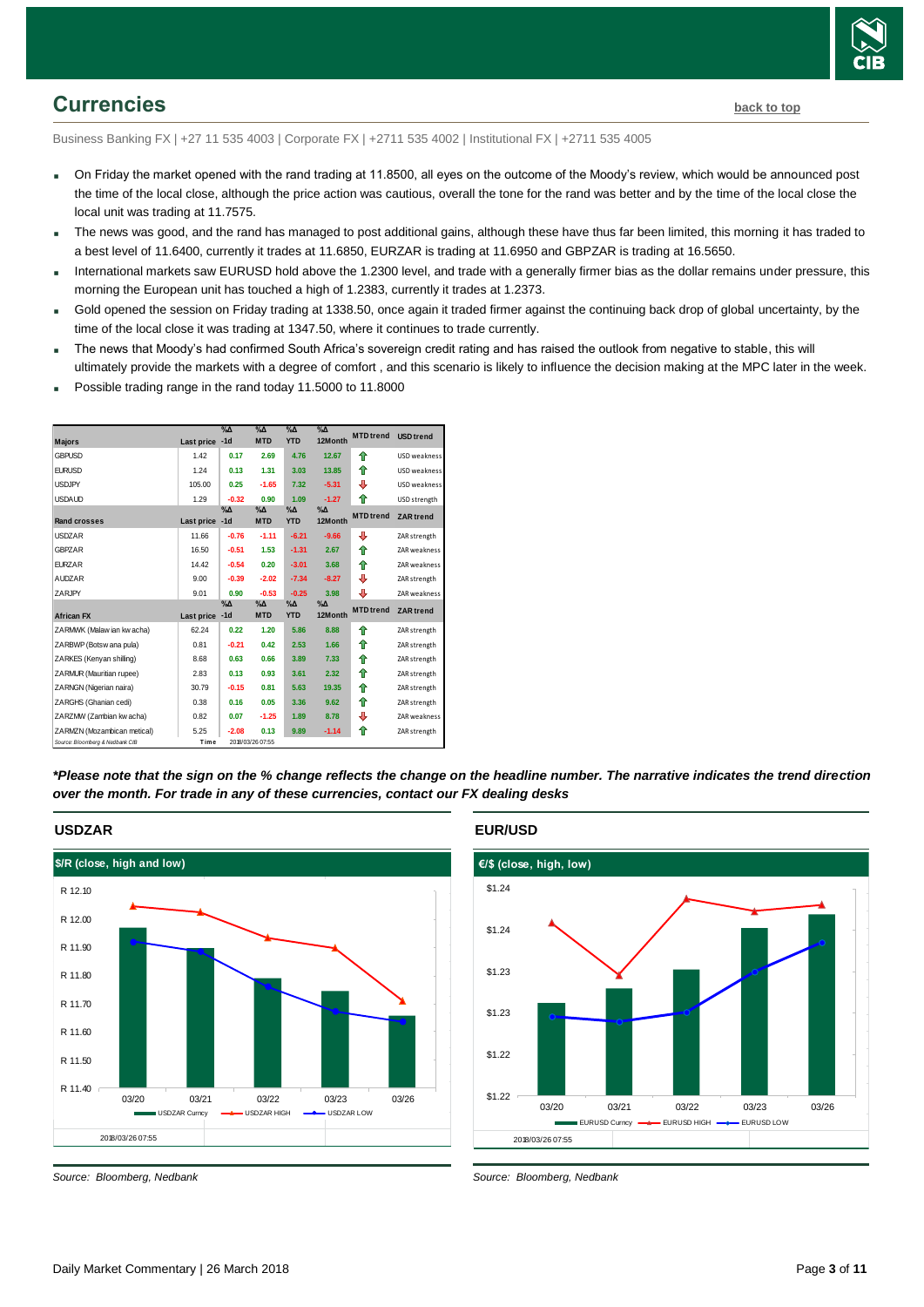## <span id="page-3-0"></span>**Commodities [back to top](#page-0-0)**

Nedbank CIB Market Commentary | CIBMarketComm@Nedbank.co.za | +27 11 294 1753| +27 11 535 4038

- Oil climbed to a two-month high as Saudi Arabia intercepted ballistic missiles fired by Houthi forces in Yemen, fueling concern rising geopolitical risks will lead to supply disruptions in the Middle East.
- Futures rose 1% after a 2.5% advance Friday.
- Gold holds near five-week high as investors weigh comments from Mnuchin on the building trade war with China. Bullion for immediate delivery little changed at \$1,346.49/oz; +2.5% last week. Mnuchin said he's optimistic the U.S. can reach an agreement with China that will avert the need for Trump to impose tariffs on at least \$50 billion of goods.
- Silver +0.1% to \$16.5857/oz.
- Platinum +0.2% to \$950.94/oz.
- Palladium +0.2% to \$978.27/oz.
- Copper in Shanghai slumped to its July lows as most industrial metals extended losses after the U.S. and China escalated trade tensions, which could hamper global growth. LME Copper down 1.9%.

#### Source: Bloomberg

| <b>Commodities</b>              | Last price -1d | $\%$ $\Delta$ | $\%$ $\Delta$<br><b>MTD</b> | $\%$ $\Delta$<br><b>YTD</b> | $\%$ $\Delta$<br>12Month | <b>MTD</b> trend |
|---------------------------------|----------------|---------------|-----------------------------|-----------------------------|--------------------------|------------------|
| Brent near future (\$)          | 70.19          | $-0.37$       | 6.70                        | 4.96                        | 38.17                    | 1                |
| WTI crude (\$)                  | 65.50          | $-0.58$       | 6.26                        | 8.41                        | 36.54                    | 11               |
| Gold spot (\$)                  | 1 345.67       | $-0.12$       | 2.00                        | 3.29                        | 7.32                     | 11               |
| Platinum spot (\$)              | 948.74         | $-0.02$       | $-3.74$                     | 2.21                        | $-1.96$                  | J                |
| SA w hite maize spot (R)        | 1 920.00       | $-0.83$       | 6.49                        | 1.05                        | $-2.49$                  |                  |
| Source: Bloomberg & Nedbank CIB | Time           |               | 2018/03/26 07:55            |                             |                          |                  |

## **SA white maize**



*Source: Bloomberg, Nedbank*

## **Platinum vs Gold**



*Source: Bloomberg, Nedbank*

## **Brent Crude vs West Texas Intermediate**



*Source: Bloomberg, Nedbank*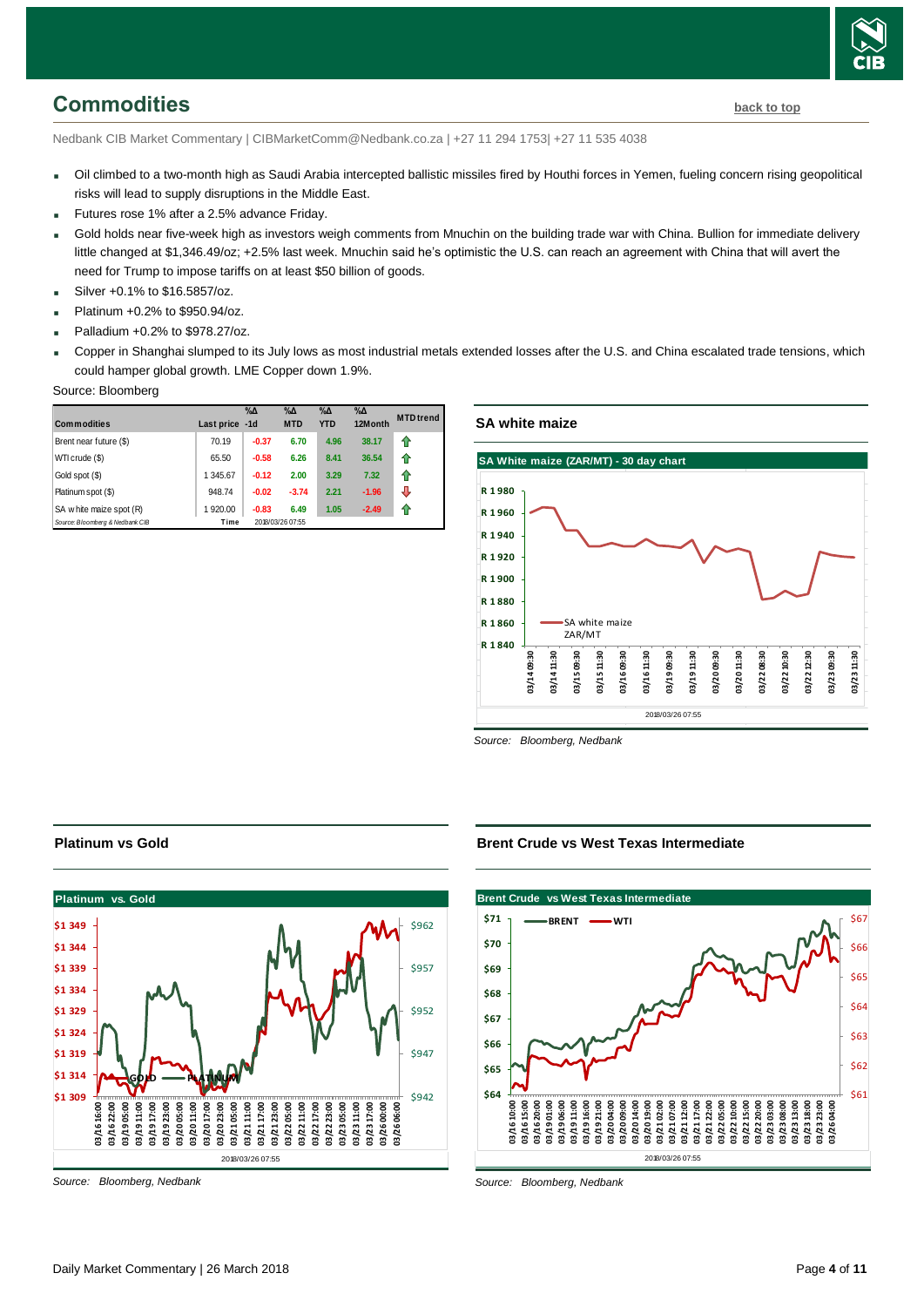

## <span id="page-4-0"></span>**Equities [back to top](#page-0-0)**

Cash equities | +2711 535 4030/31

### **South Africa**

- Our market tracked global markets lower, with the Top40 ending the day down 1.46% at 49755.20. Naspers was yet again the biggest drag on the index, falling 4.55%. Naspers successfully concluded the sale of Tencent shares at a price of HK405, a 7.8% discount to the closing price on 22 March 2018. Growthpoint was another laggard, falling 5.28% after Southern Palace Properties raised R4.34billion, placing 159.4 million shares at a price of R27.20 by means of an accelerated book-build. Growthpoint ended the day down 5.28% at R27.29. Gold stocks outperformed, with the sector adding 3.79%.
- The value traded at the close was R32.9 billion and the ZAR was trading at 11.73 vs the dollar.

#### **UK/Europe**

 European markets continued lower on Friday, with most sectors trading in the red. Automakers and basic resources were amongst the worst performers as concerns surrounding the US tariffs of imports from China continued to weigh. Utilities and telecom stocks were the better performers on the day, as they are seen to be less exposed to a deterioration on global trade. Gold stocks were more resilient tracking a firmer gold price higher, with investors turning to safe have assets. The DAX lost 1.7%. the CAC 40 fell 1.39% and the FTSE100 declined 0.44%.

#### **USA**

 US markets ended Friday's session lower, ending the worst week in more than two years, with the Dow falling to an almost four month closing low. Banking stock were the worst hit, with substantial weakness also seen in computer hardware stocks, while gold stocks bucked the trend. The Dow lost 1.77%, the Nasdaq fell 2.43% and the S&P 500 tumbled 3%.

#### **Asia**

 Asian markets are tracking global markets lower as concerns about a global trade war continued to weigh. The Nikkei fell to a six month low with the yen rising to a 16month high. Chinese stocks lost ground for a fourth straight session, with financial and energy stocks leading the declines. Tencent was down 0.48% in Hong Kong. In Australia, financial stocks fell to its lowest level in 16 months, while material stocks were hit by a decline in commodity prices. BHP Billiton and South 32 were down 0.52% and 0.78% respectively. Gold stocks outperformed, with Newcrest Mining adding 1.71%.

| <b>Developed Markets</b>        | Last price -1d | $\%$ $\Delta$ | $\%$ $\Delta$<br><b>MTD</b> | $\%$ $\Delta$<br><b>YTD</b> | $\%$ $\Delta$<br>12Month | 2017<br>Performance<br>% | <b>MTD</b> trend |
|---------------------------------|----------------|---------------|-----------------------------|-----------------------------|--------------------------|--------------------------|------------------|
| Dow Jones                       | 23 533.20      | $-1.77$       | $-5.98$                     | $-4.80$                     | 14.26                    | 24.33                    | ⇩                |
| Nasdag                          | 6 9 9 2.67     | $-2.43$       | $-3.85$                     | 1.29                        | 19.97                    | 27.16                    | J                |
| S&P 500                         | 2588.26        | $-2.10$       | $-4.63$                     | $-3.19$                     | 10.42                    | 18.42                    | ⇩                |
| DJ Eurostoxx 50                 | 3 2 9 8 . 0 7  | $-1.50$       | $-4.10$                     | $-5.88$                     | $-4.24$                  | 5.70                     | ⇩                |
| <b>DAX</b>                      | 11 886.31      | $-1.77$       | $-4.42$                     | $-7.98$                     | $-1.48$                  | 11.51                    | ⇩                |
| CAC                             | 5 0 9 5.22     | $-1.39$       | $-4.23$                     | $-4.09$                     | 1.48                     | 8.43                     | ⇩                |
| <b>FTSE</b>                     | 6921.94        | $-0.44$       | $-4.29$                     | $-9.96$                     | $-5.65$                  | 7.10                     | J                |
| ASX200                          | 5790.50        | $-0.52$       | $-3.75$                     | $-4.53$                     | 0.64                     | 6.42                     | ⇩                |
| Nikkei 225                      | 20 667.08      | 0.24          | $-6.35$                     | $-9.22$                     | 7.29                     | 16.18                    | ⇩                |
| <b>MSCI World</b>               | 2 036.55       | $-1.76$       | $-3.85$                     | $-3.18$                     | 10.33                    | 19.65                    | J                |
| <b>Emerging Markets</b>         | Last price -1d | $\%$ $\Delta$ | $\%$ $\Delta$<br><b>MTD</b> | $\%$ $\Delta$<br><b>YTD</b> | $\%$ $\Delta$<br>12Month | 2017<br>Performance<br>% | <b>MTD</b> trend |
| <b>Hang Seng</b>                | 30 138.65      | $-0.56$       | $-2.29$                     | 0.73                        | 23.73                    | 35.19                    | J                |
| Shanghai                        | 3 101.73       | $-1.62$       | $-4.84$                     | $-6.21$                     | $-5.13$                  | 5.46                     | ⇩                |
| <b>Brazil Bovespa</b>           | 84 377.20      | $-0.46$       | $-1.14$                     | 10.44                       | 32.14                    | 28.22                    | ⇩                |
| India - NSE                     | 32 621.59      | 0.08          | $-4.57$                     | $-4.21$                     | 10.88                    | 27.91                    | ⇩                |
| <b>Russia Micex</b>             | 2 2 8 5 . 5 3  | $-0.01$       | $-0.49$                     | 8.33                        | 12.05                    | $-7.69$                  | ⇩                |
| <b>MSCI</b> Emerging            | 1 172.10       | $-2.06$       | $-1.93$                     | 1.18                        | 20.94                    | 34.35                    | ⇩                |
| <b>SA Indices</b>               | Last price -1d | $\%$ $\Delta$ | $\%$ $\Delta$<br><b>MTD</b> | $\%$ $\Delta$<br><b>YTD</b> | $\%$ $\Delta$<br>12Month | 2017<br>Performance<br>% | <b>MTD</b> trend |
| <b>JSE All Share</b>            | 56 405.64      | $-1.43$       | $-3.29$                     | $-5.21$                     | 8.86                     | 17.47                    | J                |
| Top 40                          | 49 755.20      | $-1.51$       | $-3.17$                     | $-5.29$                     | 11.40                    | 19.66                    | J                |
| Resi 10                         | 34 517.18      | $-0.29$       | $-3.46$                     | $-4.89$                     | 13.16                    | 13.03                    | ⇩                |
| Indi 25                         | 73 870.88      | $-2.08$       | $-3.30$                     | $-6.59$                     | 9.53                     | 23.03                    | ⇩                |
| Fini 15                         | 17 796.15      | $-1.12$       | $-3.03$                     | $-0.43$                     | 15.19                    | 18.54                    | ⇩                |
| Source: Bloomberg & Nedbank CIB | Time           |               | 2018/03/26 07:55            |                             |                          |                          |                  |



<span id="page-4-1"></span>*Source: Bloomberg, Nedbank*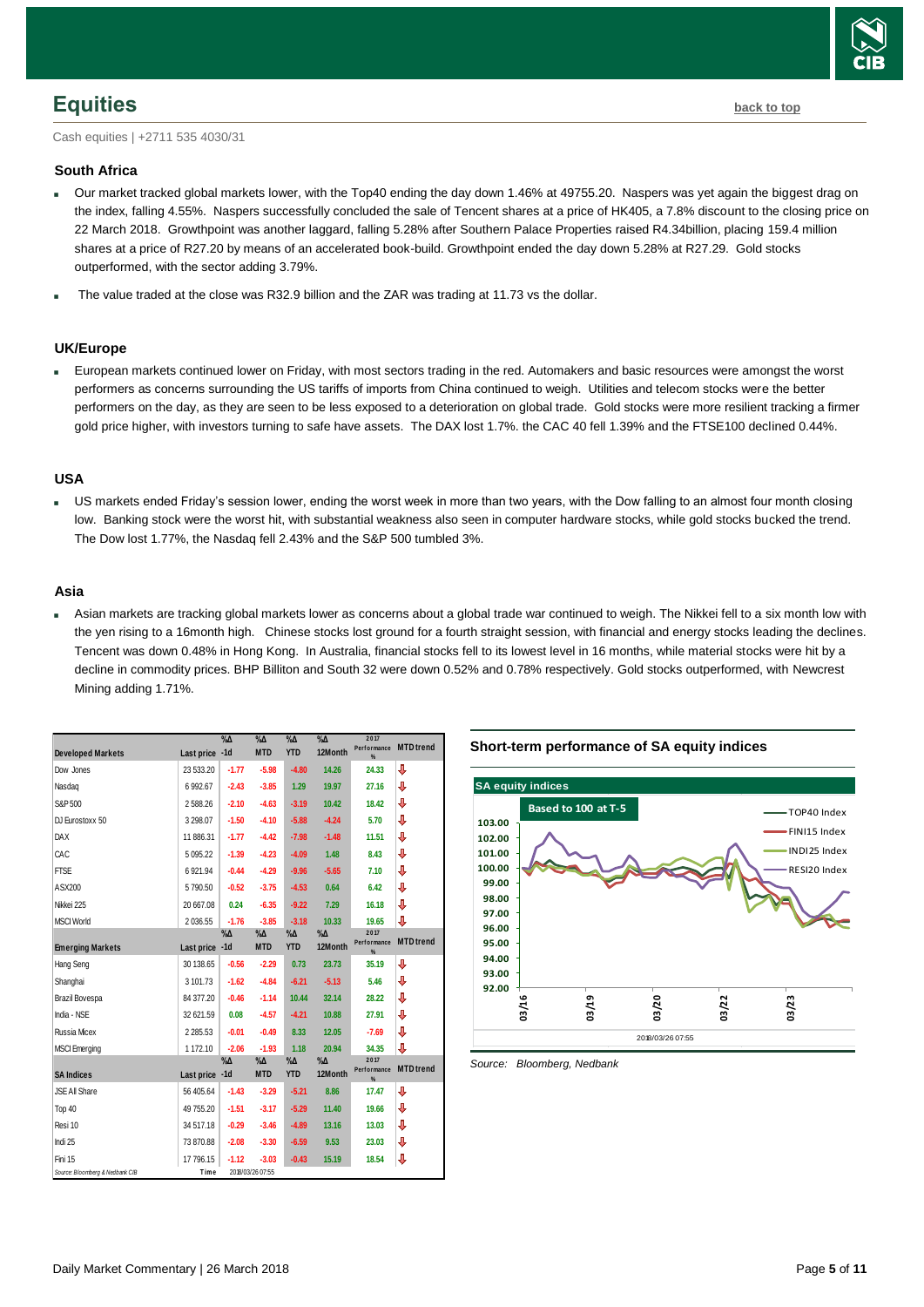# <span id="page-5-0"></span>**Last day to trade back to the contract of the contract of the contract of the contract of the contract of the contract of the contract of the contract of the contract of the contract of the contract of the contract of t**



Susan Correia [| Scorreia@Nedbankcapital.co.za](mailto:Scorreia@Nedbankcapital.co.za) | +27 11 295 8227

| Share code    | Share name                 | Dividend / interest rate                            |
|---------------|----------------------------|-----------------------------------------------------|
| 26 March 2018 |                            |                                                     |
| <b>CSB</b>    | Cashbuild Ltd              | dividend @ 496cps                                   |
| <b>FSR</b>    | <b>Firstrand Ltd</b>       | dividend $@$ 130cps                                 |
| <b>HYP</b>    | Hyprop Inv Ltd             | dividend $@376.30cps$                               |
| IMRP4         | IM Redeemable Pref 4Aug21  | dividend $@$ 4701.329cps                            |
| <b>MPT</b>    | Mpact Limited              | dividend @ 40cps or $1.45773$ new per 100 held      |
| <b>MSP</b>    | MAS Real Estate Inc.       | dividend @ 52.360010cps or 2.31869 new per 100 held |
| <b>MTN</b>    | MTN Group Ltd              | dividend $\omega$ 450cps                            |
| <b>RMH</b>    | <b>RMH Holdings Ltd</b>    | dividend $@$ 168cps                                 |
| SAC           | SA Corp Real Estate Ltd    | dividend $@$ 22.54cps                               |
| <b>SUR</b>    | Spur Corporation Ltd       | dividend $@$ 63cps                                  |
| TEX           | <b>Texton Property Ltd</b> | dividend $@$ 47.950cps                              |

*Source: JSE*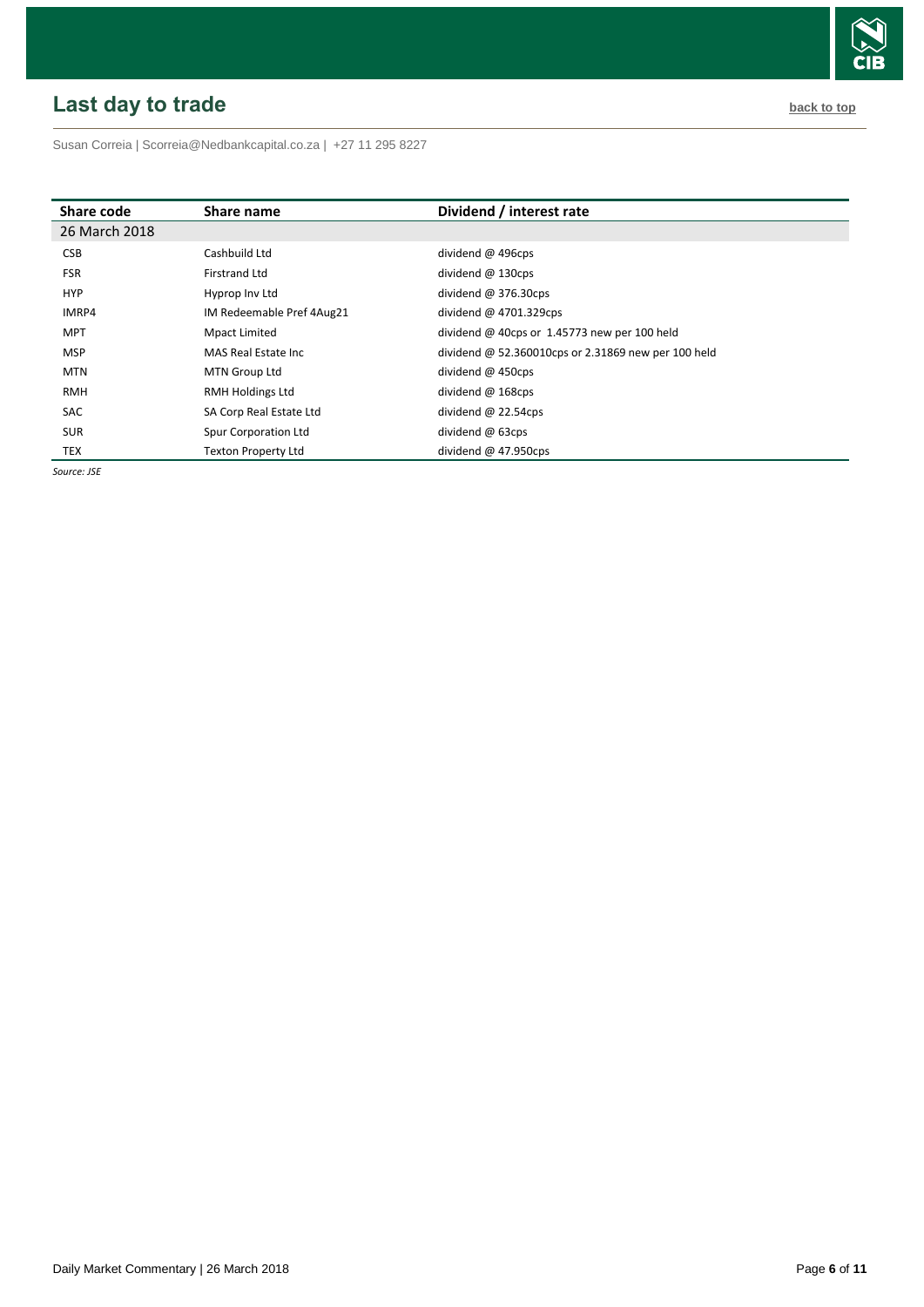# **JSE performance [back to top](#page-0-0) back to top**

|                                         |                | $\% \Delta$ | %Δ               | $\% \Delta$ | $\sqrt[0]{\Delta}$ | 2017<br>Performance | <b>MTD</b> trend |
|-----------------------------------------|----------------|-------------|------------------|-------------|--------------------|---------------------|------------------|
| <b>Top40 constituents</b>               | Last price -1d |             | <b>MTD</b>       | <b>YTD</b>  | 12Month            | %                   |                  |
| AGL: Anglo American Plc                 | 277.15         | $-1.93$     | $-5.25$          | 8.42        | 41.14              | 29.43               | ⇩                |
| ANG: Anglogold Ashanti Ltd              | 115.01         | 5.67        | 6.31             | $-10.58$    | $-17.51$           | -14.78              | ⇑                |
| APN: Aspen Pharmacare Holdings Lt       | 259.56         | 1.21        | $-3.90$          | $-6.46$     | $-3.46$            | $-1.62$             | ⇩                |
| <b>BGA: Barclays Africa Group Ltd</b>   | 195.67         | 0.67        | $-1.43$          | 7.52        | 23.45              | 7.05                | ⇩                |
| BID: Bid Corp Ltd                       | 258.70         | 1.97        | $-4.14$          | $-14.05$    | $-2.74$            | 20.93               | ⇩                |
| BIL: Bhp Billiton Plc                   | 233.72         | 0.15        | $-4.56$          | $-6.72$     | 19.55              | 11.95               | ⇩                |
| BTI: British American Tobacco Plc       | 656.40         | 3.01        | $-7.12$          | $-20.87$    | $-18.94$           | 6.38                | ⇩                |
| BVT: Bidvest Group Ltd                  | 218.00         | $-0.68$     | $-3.16$          | $-0.04$     | 31.12              | 21.18               | ⇩                |
| CFR : Financiere Richemont-Dep Rec      | 106.15         | $-1.23$     | 1.32             | $-5.01$     | 7.59               | 24.15               | ⇑                |
| CPI : Capitec Bank Holdings Ltd         | 894.38         | $-0.18$     | 7.44             | $-18.54$    | 11.21              | 58.44               | ⇑                |
| DSY: Discovery Ltd                      | 177.41         | $-0.21$     | $-0.77$          | $-4.62$     | 30.97              | 61.26               | ⇩                |
| FSR : Firstrand Ltd                     | 68.75          | $-0.32$     | $-6.97$          | 2.23        | 31.08              | 25.00               | ⇩                |
| GFI: Gold Fields Ltd                    | 48.43          | 4.06        | 5.72             | $-10.48$    | 9.52               | 23.12               | ⇑                |
| <b>GRT: Grow thpoint Properties Ltd</b> | 27.29          | $-5.28$     | $-7.49$          | $-1.34$     | 2.79               | 6.59                | ⇩                |
| INL: Investec Ltd                       | 92.50          | $-0.97$     | $-9.76$          | 3.10        | $-1.83$            | $-1.57$             | ⇩                |
| INP: Investec Plc                       | 92.72          | $-1.17$     | $-10.15$         | 3.30        | $-0.73$            | $-1.52$             | ⇩                |
| <b>IPL:</b> Imperial Holdings Ltd       | 242.96         | 1.26        | $-3.07$          | $-7.32$     | 36.20              | 41.52               | ⇩                |
| LHC: Life Healthcare Group Holdin       | 28.75          | $-1.10$     | 5.85             | 3.60        | -4.48              | $-9.23$             | ⇑                |
| MEI: Mediclinic International Plc       | 92.62          | $-1.85$     | $-4.64$          | $-12.93$    | $-21.85$           | $-18.17$            | ⇩                |
| MND: Mondi Ltd                          | 317.62         | 0.88        | 3.11             | $-0.52$     | 5.79               | 14.66               | ⇑                |
| MNP: Mondi Plc                          | 317.44         | 0.31        | 2.29             | $-0.59$     | 5.55               | 14.14               | ⇑                |
| MRP: Mr Price Group Ltd                 | 290.38         | 1.53        | 2.69             | 18.59       | 64.99              | 53.52               | ⇑                |
| MTN: Mtn Group Ltd                      | 119.00         | $-2.67$     | $-7.39$          | $-12.88$    | $-4.25$            | 5.08                | ⇩                |
| NED: Nedbank Group Ltd                  | 284.42         | $-0.47$     | $-1.09$          | 11.06       | 8.20               | 6.16                | ⇩                |
| NPN: Naspers Ltd-N Shs                  | 3 150.00       | $-4.55$     | $-3.70$          | $-8.72$     | 41.42              | 69.72               | ⇩                |
| NRP: Nepi Rockcastle Plc                | 125.00         | $-4.27$     | 4.84             | $-41.47$    |                    |                     | ⇑                |
| OML: Old Mutual Plc                     | 39.95          | $-3.62$     | $-4.61$          | 5.13        | 15.16              | 9.35                | ⇩                |
| RDF: Redefine Properties Ltd            | 11.35          | $-1.73$     | 0.09             | 6.07        | 1.25               | $-6.96$             | ⇑                |
| REM : Remgro Ltd                        | 225.22         | $-1.02$     | $-6.74$          | $-4.57$     | 4.75               | 4.19                | ⇩                |
| RMH : Rmb Holdings Ltd                  | 80.60          | $-0.90$     | $-7.48$          | 1.81        | 23.77              | 18.13               | ⊕                |
| RNI: Reinet Investments Sca             | 215.96         | 2.58        | $-6.10$          | $-21.18$    |                    |                     | ⊕                |
| SAP: Sappi Limited                      | 78.02          | 0.72        | 1.85             | $-12.83$    | $-10.61$           | 0.56                | ⇑                |
| SBK: Standard Bank Group Ltd            | 219.18         | 0.54        | 0.63             | 12.02       | 37.85              | 28.22               | ⇑                |
| SHP: Shoprite Holdings Ltd              | 255.47         | $-0.11$     | $-1.73$          | 15.50       | 23.42              | 27.89               | ⊕                |
| SLM: Sanlam Ltd                         | 90.68          | $-1.52$     | $-0.62$          | 4.23        | 28.08              | 36.30               | ⇩                |
| SOL: Sasol Ltd                          | 397.00         | $-1.59$     | $-4.74$          | $-7.28$     | 11.20              | 5.32                | ⇩                |
| SPP: Spar Group Limited/The             | 209.00         | $-0.48$     | $-4.39$          | 2.79        | 16.83              | 2.82                | ⇩                |
| TBS: Tiger Brands Ltd                   | 367.00         | 0.01        | $-13.97$         | $-20.22$    | $-13.45$           | 16.65               | ⇩                |
| TFG: The Foschini Group Ltd             | 230.56         | 1.14        | 7.49             | 16.84       | 32.75              | 24.11               | ⇑                |
| TRU: Truw orths International Ltd       | 110.12         | 1.06        | 8.73             | 16.57       | 19.32              | 17.70               | ⇑                |
| VOD: Vodacom Group Ltd                  | 150.29         | $-2.83$     | $-7.66$          | 3.16        | $-3.07$            | $-3.27$             | ⇩                |
| WHL: Woolw orths Holdings Ltd           | 60.95          | $-0.81$     | $-6.73$          | -6.68       | $-17.11$           | -9.09               | ⇩                |
|                                         |                |             |                  |             |                    |                     |                  |
| Source: Bloomberg & Nedbank CIB         | Time           |             | 2018/03/26 07:55 |             |                    |                     |                  |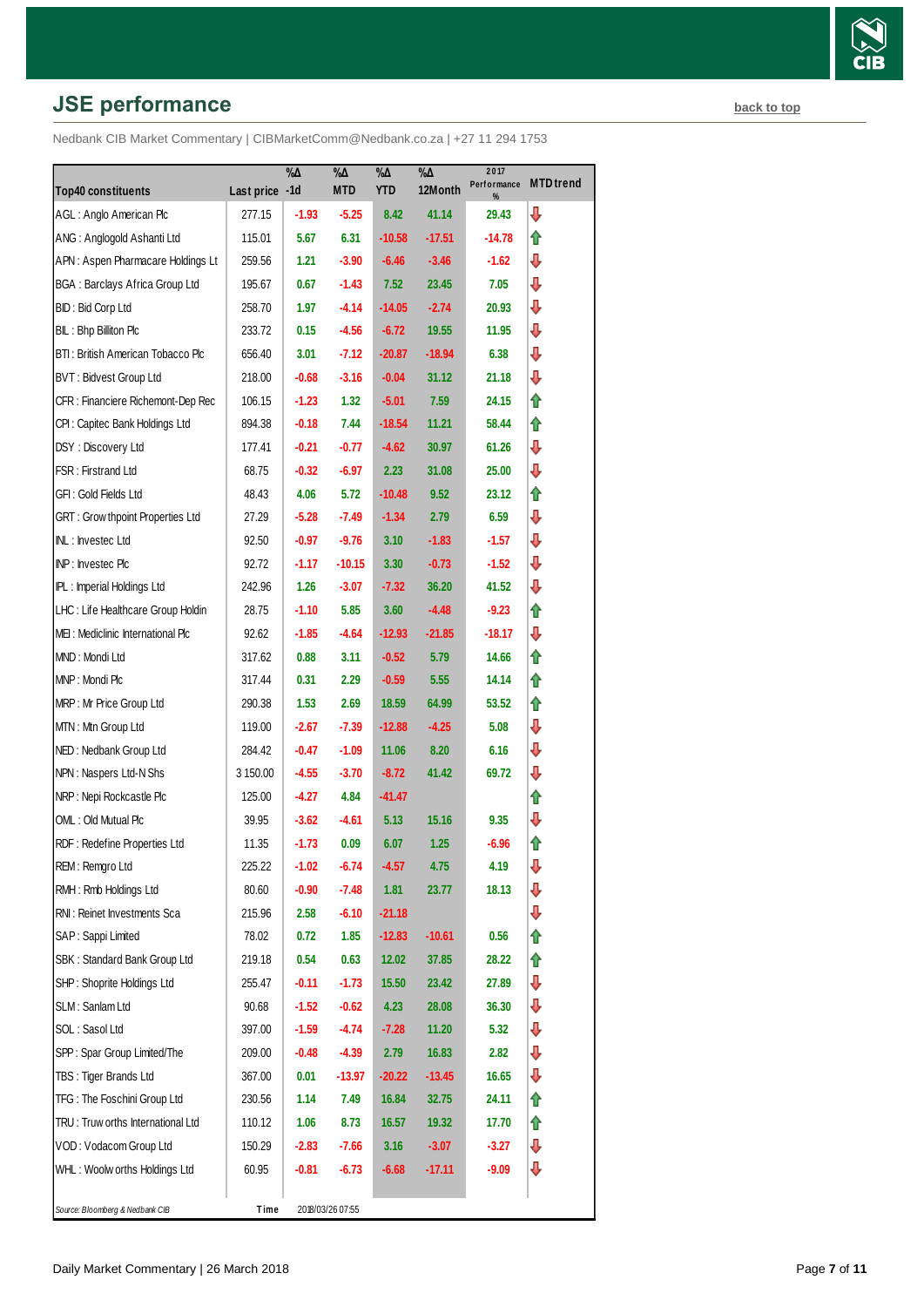

# <span id="page-7-0"></span>**Economics [back to top](#page-0-0)**

Nedbank CIB Market Commentary | CIBMarketComm@Nedbank.co.za | +27 11 294 1753

#### **US**

- Durable goods orders grew 3.1% m/m in February, from a contraction of 3.5% in January, well ahead of consensus of 1.6%. Even excluding the volatile transport component, durable goods orders rose 1.2%, and nondefense capital goods orders excluding aircraft surged 1.8% over the month, after -0.4% in January.
- The modest increase in capex spending, new orders and shipments does indicate a sharp acceleration in fixed investment and business investment overall. Some of the reasons for the uptick are the recent tax reforms, and expectations for a general improvement in economic activity.

**Synopsis: In this type of environment, and assuming the very robust pace of growth persists over the medium term, the Fed is expected to hike interest rates two more times this year, with some policymakers indicating that the pace of hikes may be revised if greater inflationary pressures are seen. For now, because the core PCE rate is below the Fed's 2% target, we anticipate a moderate pace of tightening over the medium term.**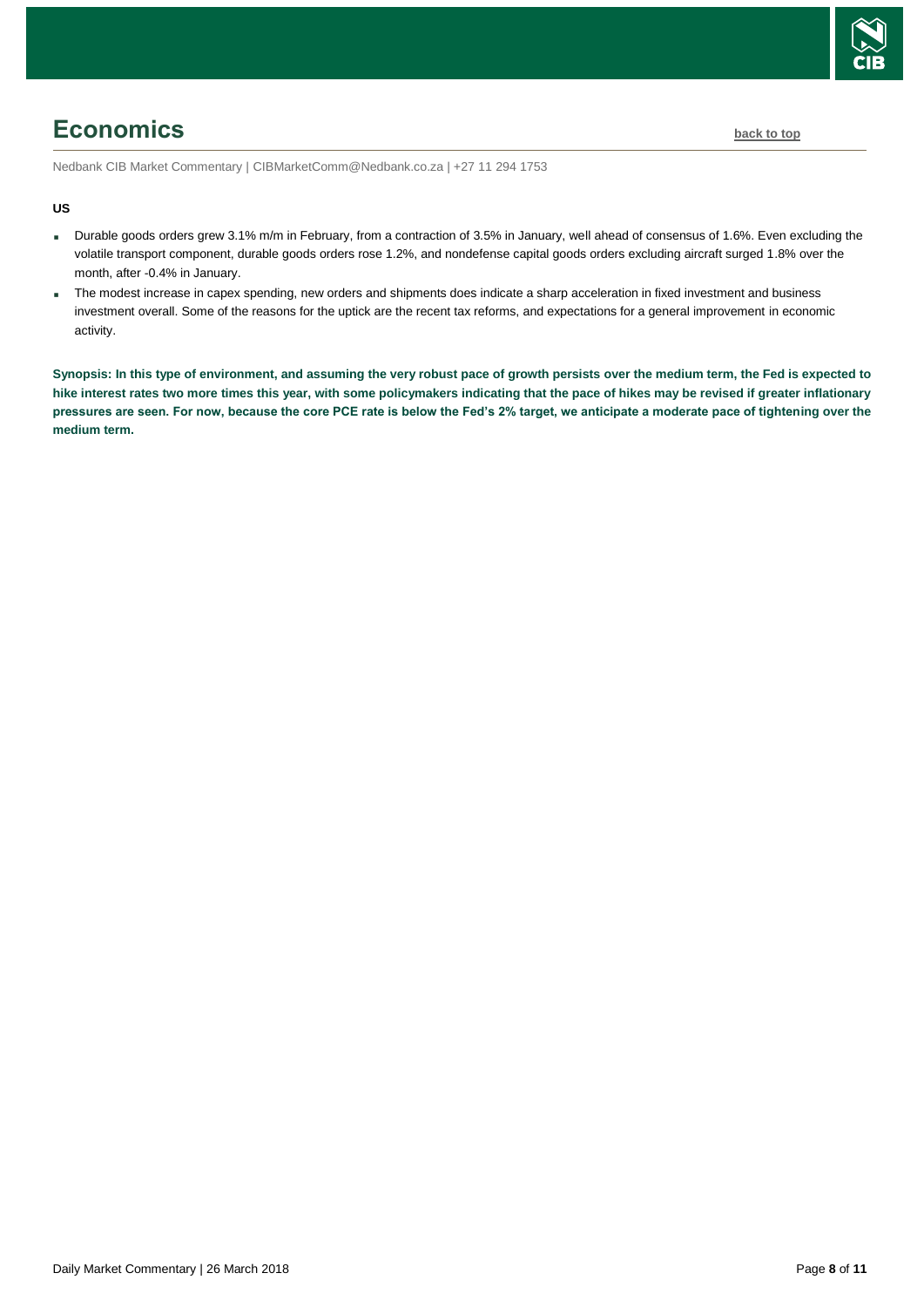

## <span id="page-8-0"></span>**Economic calendar [back to top](#page-0-0)**

Nedbank CIB Market Commentary | CIBMarketComm@Nedbank.co.za | +27 11 294 1753

|                  | <b>Country Event</b> |                                   | Period           | <b>Survey</b> | <b>Actual</b>            | Prior    | <b>Revised</b> |
|------------------|----------------------|-----------------------------------|------------------|---------------|--------------------------|----------|----------------|
| 23-March         |                      |                                   |                  |               |                          |          |                |
| 8/03/23 01:30:00 | JN                   | Natl CPI YoY                      | <b>FEB</b>       |               | ÷,                       | 1.40%    |                |
| 8/03/23 14:30:00 | <b>US</b>            | Cap Goods Orders Nondef Ex Air    | FEB <sub>P</sub> |               | $\blacksquare$           | $-0.3%$  | $-0.4%$        |
| 8/03/23 14:30:00 | US                   | Durables Ex Transportation        | FEB P            |               | $\blacksquare$           | $-0.30%$ | $-0.20%$       |
| 8/03/23 14:30:00 | <b>US</b>            | Durable Goods Orders              | FEB <sub>P</sub> |               | $\overline{\phantom{a}}$ | $-3.6%$  | $-3.5%$        |
| 8/03/23 16:00:00 | <b>US</b>            | New Home Sales                    | <b>FEB</b>       |               | $\blacksquare$           | 593k     | 622k           |
| 8/03/23 16:00:00 | <b>US</b>            | New Home Sales MoM                | <b>FEB</b>       |               | ÷,                       | $-7.80%$ | $-4.70%$       |
| 26-March         |                      |                                   |                  |               |                          |          |                |
| 8/03/26 14:30:00 | <b>US</b>            | Chicago Fed Nat Activity Index    | FEB              | 0.15          | $\blacksquare$           | 0.12     |                |
| 8/03/26 16:30:00 | <b>US</b>            | Dallas Fed Manf. Activity         | <b>MAR</b>       | 33.5          | ٠                        | 37.2     |                |
| 27-March         |                      |                                   |                  |               |                          |          |                |
| 10:00 AM         | EC                   | M3 Money Supply YoY               |                  | 4.60%         | $\blacksquare$           | 4.60%    |                |
| 8/03/27 11:00:00 | EC                   | <b>Business Climate Indicator</b> | <b>MAR</b>       | 1.36          | $\blacksquare$           | 1.48     |                |
| 8/03/27 11:00:00 | EC                   | Economic Confidence               | <b>MAR</b>       | 113.3         | $\blacksquare$           | 114.1    |                |
| 8/03/27 15:00:00 | US                   | S&P CoreLogic CS 20-City YoY NSA  | JAN              | 6.10%         | $\blacksquare$           | 6.30%    |                |
| 8/03/27 16:00:00 | US                   | Conf. Board Consumer Confidence   | <b>MAR</b>       | 131.0         | $\blacksquare$           | 130.8    |                |
| 8/03/27 16:00:00 | <b>US</b>            | Richmond Fed Manufact, Index      | <b>MAR</b>       | 22            |                          | 28       |                |

**Source: Bloomberg 2018/03/26 07:55**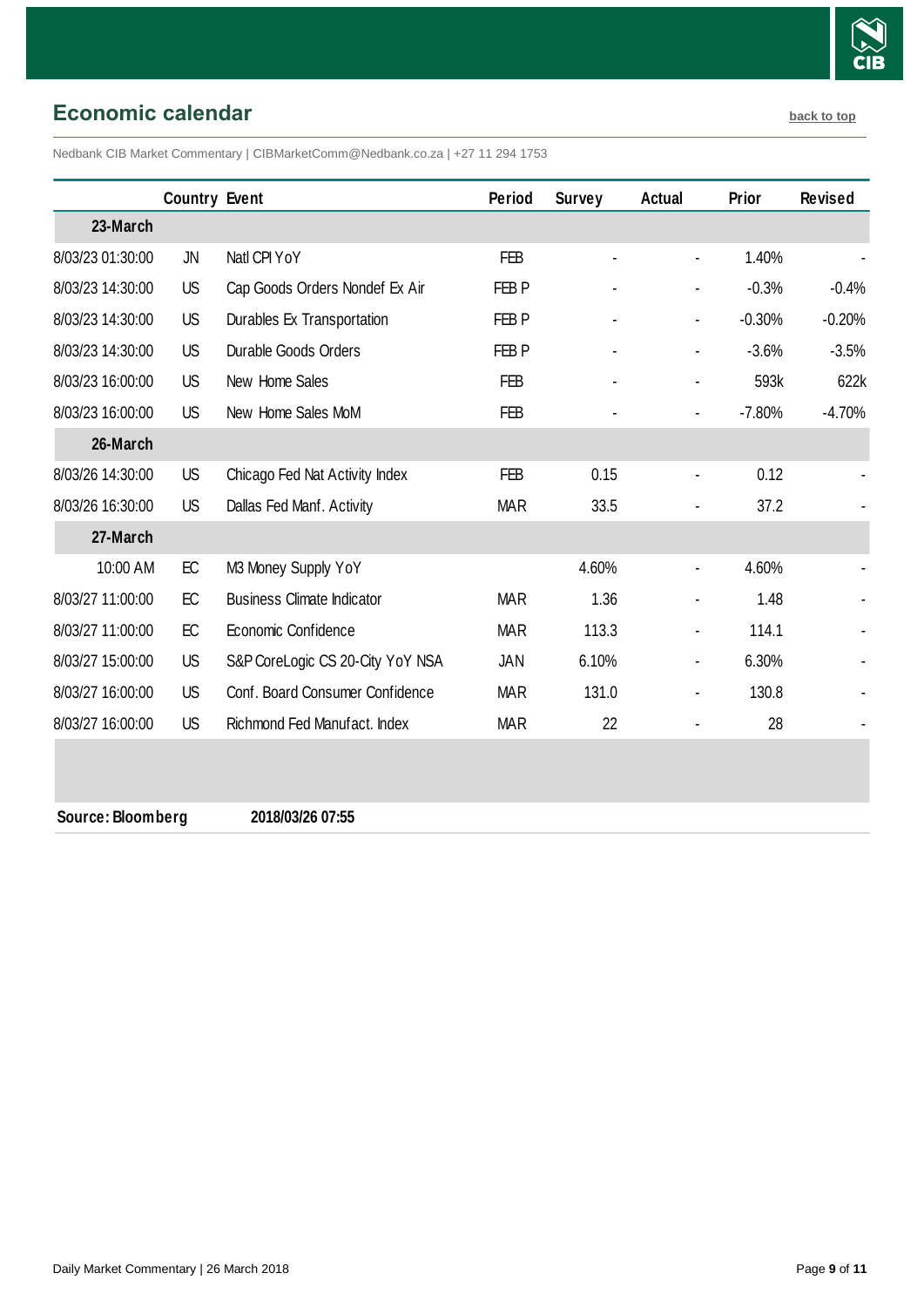

## <span id="page-9-0"></span>**Contacts**

**Treasury: Economic Analyst Reezwana Sumad** (011) 294 1753

**ALM Portfolio Management** (011) 535 4042

**Equities Sales and Distribution** (011) 535 4030/31

**Forex Institutional Sales Desk** (011) 535 4005

**Interest Rate Swaps & FRA's Trading** (011) 535 4004

**Money Market Institutional Sales Desk** (011) 535 4008

**Bond Trading** (011) 535 4021

**Forex Business Banking Sales Desk** (011) 535 4003

**Forex Retail Sales Desk** (011) 535 4020

**Money Market Business Banking Sales Desk** (011) 535 4006

**Non Soft & Soft Commodities Trading** (011) 535 4038

**Credit Derivatives**  (011) 535 4047

**Forex Corporate Sales Desk** JHB (011) 535 4002; DBN (031) 327 3000; CTN (021) 413 9300

**Inflation Trading** (011) 535 4026

**Money Market Corporate Sales Desk** JHB (011) 535 4007; DBN (031) 327 3000; CTN (021) 413 9300

**Preference shares desk** (011) 535 4072